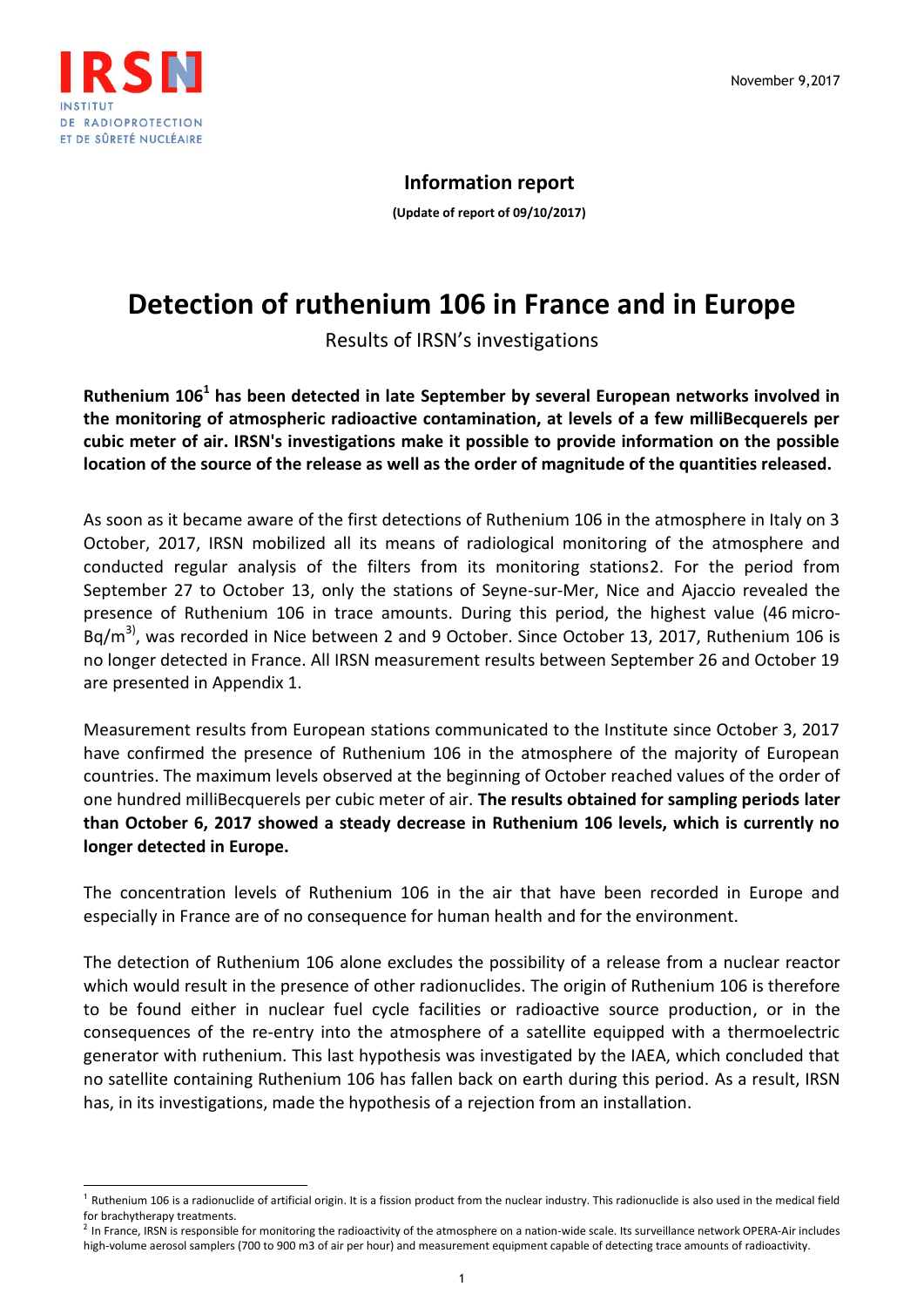Based on the meteorological conditions provided by Météo France and the measurement results available in European countries, IRSN carried out simulations to locate the release zone, to assess the quantity of ruthenium released, as well as the period and the duration of the release. The first step of these simulations was to divide the European territory into meshes of identical size. For each of these meshes, IRSN simulated a rejection of Ruthenium 106 and quantified the consistency between the simulation and the 368 measurements from 28 European countries.

The map below represents for each mesh the plausibility of the origin of the release. It summarizes the results obtained and confirms that the most plausible zone of release lies between the Volga and the Urals without it being possible, with the available data, to specify the exact location of the point of release. Indeed, it is in this geographical area that the simulation of a ruthenium release makes it possible to better reproduce the measurements obtained in Europe.



*Map identifying, on the basis of the model-measurement comparison, the most plausible release zone. For a simulated release at each point of the mesh, the comparison consists in estimating the percentage of modelled data which are within a*  factor of 2 compared to actual measurements. The area with the highest percentage is identified as the most plausible *release zone.* 

For the most plausible zone of release, **the quantity of Ruthenium 106 released estimated by IRSN simulations is very important, between 100 and 300 teraBecquerels**. The release, accidental with regard to the quantity released, would have occurred during the last week of September 2017.

All these results were subjected to the critical evaluation of several international experts who questioned neither the method used nor the results obtained. They were also compared with simulations made by counterpart organizations in Europe and around the world, using methods and models different from those used by IRSN. From these comparisons, it appears that, as regards with both the location of the release zone and the quantity released, IRSN evaluations are in very good agreement with those carried out by these peer organizations.

Because of the quantities released, the consequences of an accident of this magnitude in France would have required to implement locally measures of protection of the populations on a radius of the order of a few kilometres around the location of the release.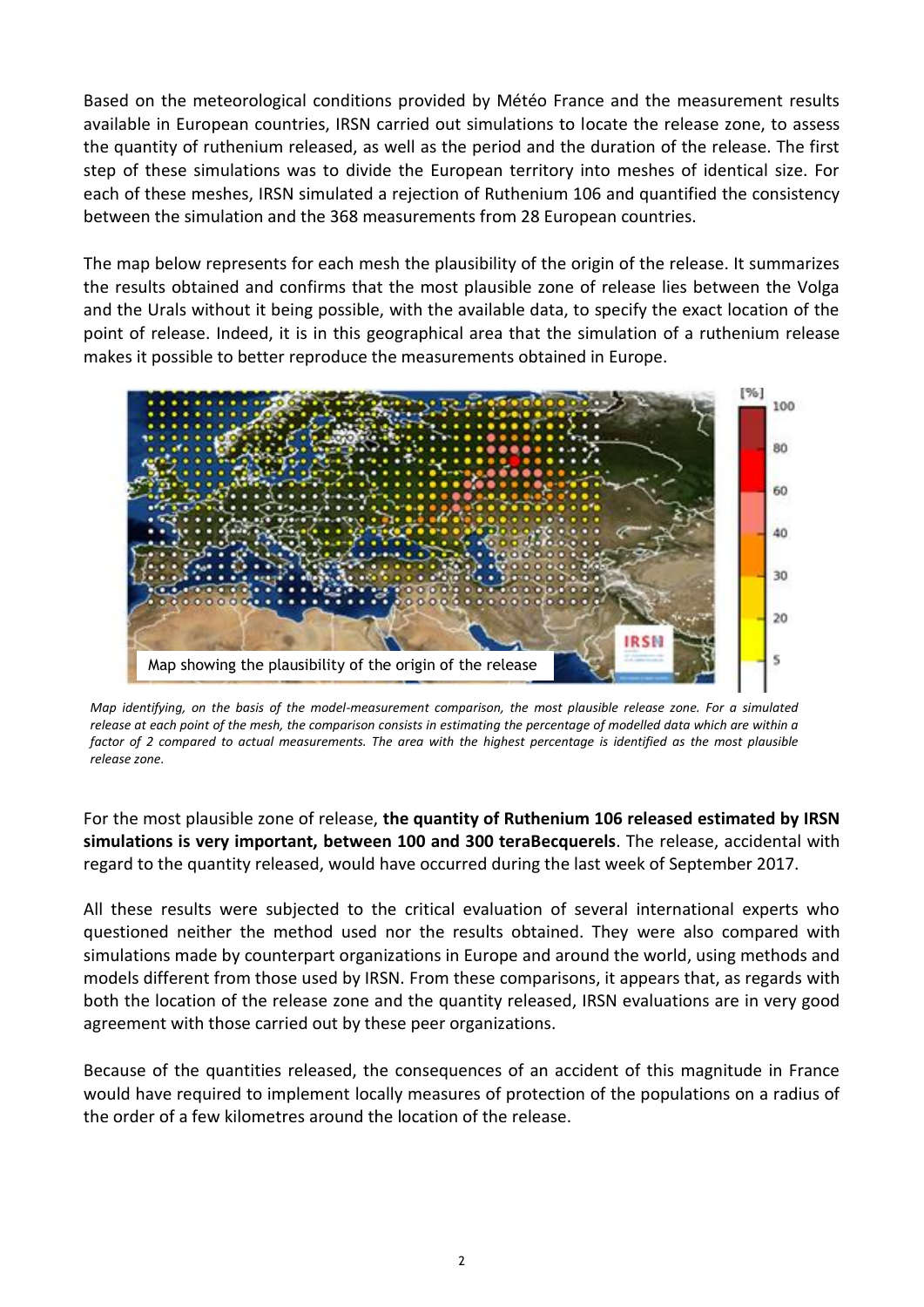The exceeding of maximum permitted levels<sup>3</sup> for foodstuffs (1250 Bq / kg for Ruthenium 106 for non-milk products) would be observed over distances of the order of a few tens of kilometres around the location of the release.

The possibility of exceeding maximum permitted levels near the accident site led IRSN to study the scenario of importing foodstuffs from this area. From this analysis, **IRSN considers, on the one hand, that the probability of a scenario that would see the importation into France of foodstuffs (especially mushrooms) contaminated by Ruthenium 106 near the source of the release is extremely low and, on the other hand, the potential health risk associated with this scenario is also very low.** It does not therefore appear necessary to introduce systematic controls on the contamination of imported foods. As a precaution, random checks could nevertheless be usefully carried out.

 $\overline{a}$ 

<sup>&</sup>lt;sup>3</sup> Last EURATOM Regulation 2016/52 of January 15, 2016 laying down maximum permitted levels of radioactive contamination of food and feed following a nuclear accident or any other case of radiological emergency.